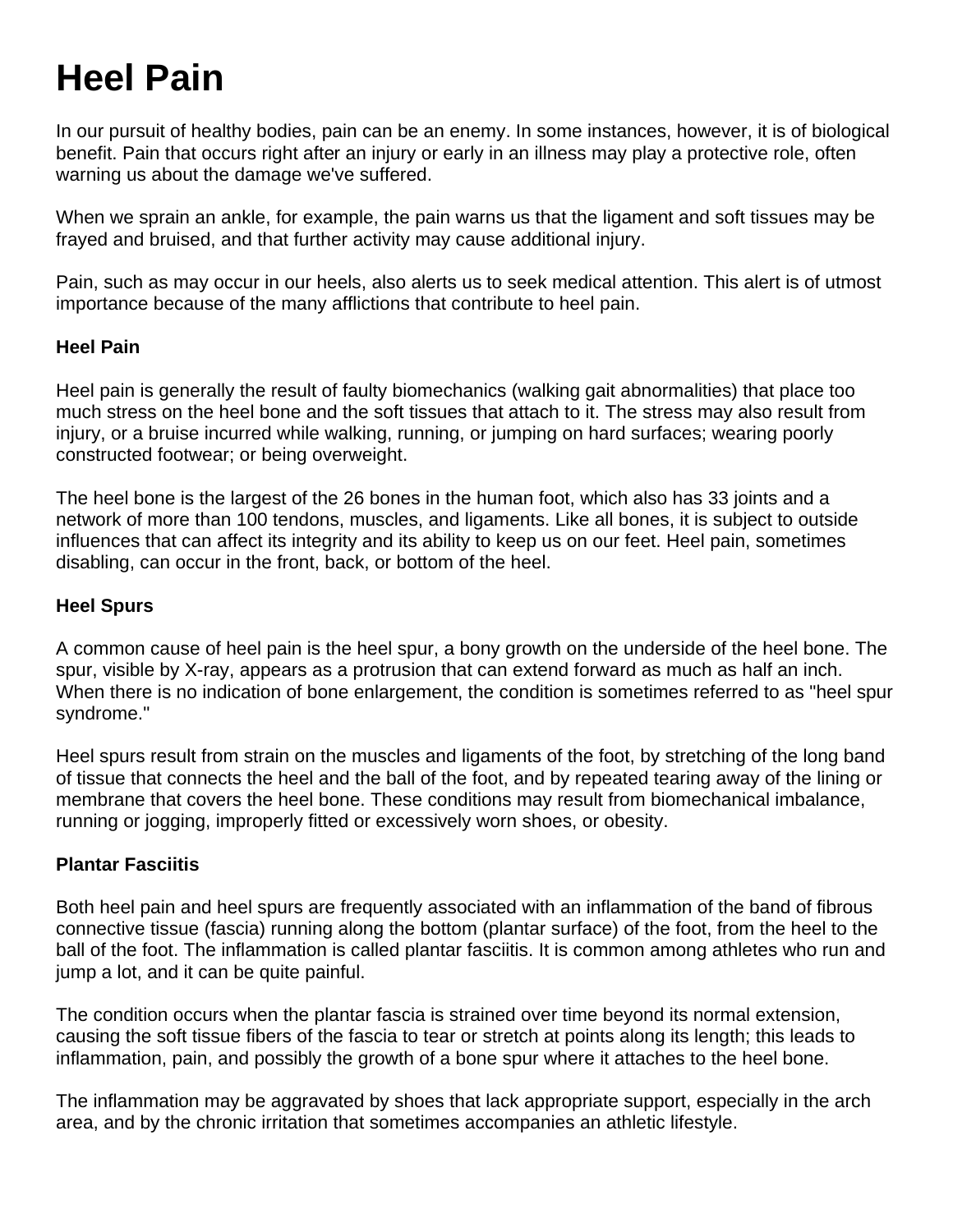Resting provides only temporary relief. When you resume walking, particularly after a night's sleep, you may experience a sudden elongation of the fascia band, which stretches and pulls on the heel. As you walk, the heel pain may lessen or even disappear, but that may be just a false sense of relief. The pain often returns after prolonged rest or extensive walking.

#### **Excessive Pronation**

Heel pain sometimes results from excessive pronation. Pronation is the normal flexible motion and flattening of the arch of the foot that allows it to adapt to ground surfaces and absorb shock in the normal walking pattern.

As you walk, the heel contacts the ground first; the weight shifts first to the outside of the foot, then moves toward the big toe. The arch rises, the foot generally rolls upward and outward, becoming rigid and stable in order to lift the body and move it forward. Excessive pronation—excessive inward motion—can create an abnormal amount of stretching and pulling on the ligaments and tendons attaching to the bottom back of the heel bone. Excessive pronation may also contribute to injury to the hip, knee, and lower back.

#### **Disease and Heel Pain**

Some general health conditions can also bring about heel pain.

- *Rheumatoid arthritis* and other forms of arthritis, including gout, which usually manifests itself in the big toe joint, can cause heel discomfort in some cases.
- Heel pain may also be the result of an inflamed bursa *(bursitis)*, a small, irritated sack of fluid; a *neuroma* (a nerve growth); or other soft-tissue growth. Such heel pain may be associated with a heel spur or may mimic the pain of a heel spur.
- *Haglund's deformity* ("pump bump") is a bone enlargement at the back of the heel bone, in the area where the achilles tendon attaches to the bone. This sometimes painful deformity generally is the result of bursitis caused by pressure against the shoe and can be aggravated by the height or stitching of a heel counter of a particular shoe.
- Pain at the back of the heel is associated with inflammation of the achilles tendon as it runs behind the ankle and inserts on the back surface of the heel bone. The inflammation is called *achilles tendinitis.* It is common among people who run and walk a lot and have tight tendons. The condition occurs when the tendon is strained over time, causing the fibers to tear or stretch along its length, or at its insertion on to the heel bone. This leads to inflammation, pain, and the possible growth of a bone spur on the back of the heel bone. The inflammation is aggravated by the chronic irritation that sometimes accompanies an active lifestyle and certain activities that strain an already tight tendon.
- *Bone bruises* are common heel injuries. A bone bruise or contusion is an inflammation of the tissues that cover the heel bone. A bone bruise is a sharply painful injury caused by the direct impact of a hard object or surface on the foot.

*Stress fractures* of the heel bone also can occur, although infrequently.

#### **Children's Heel Pain**

Heel pain can also occur in children, most commonly between ages 8 and 13, as they become increasingly active in sports activity in and out of school. This physical activity, particularly jumping, inflames the growth centers of the heels; the more active the child, the more likely the condition will occur. When the bones mature, the problems disappear and are not likely to recur. If heel pain occurs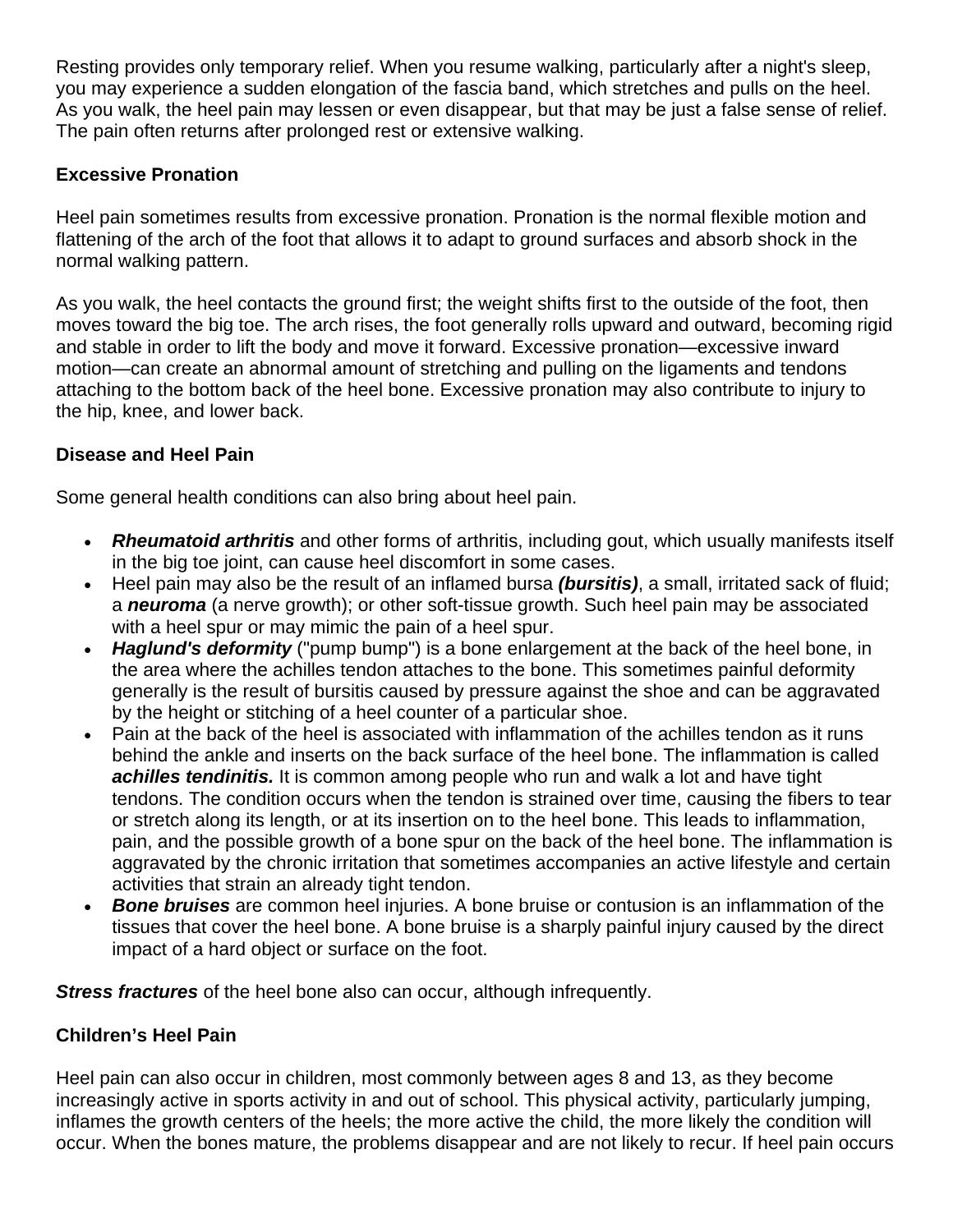in this age group, podiatric care is necessary to protect the growing bone and to provide pain relief. Other good news is that heel spurs do not often develop in children.

#### **Prevention**

A variety of steps can be taken to avoid heel pain and accompanying afflictions:

- Wear shoes that fit well—front, back, and sides—and have shock-absorbent soles, rigid shanks, and supportive heel counters.
- Wear the proper shoes for each activity.
- Do not wear shoes with excessive wear on heels or soles.
- Prepare properly before exercising. Warm up and do stretching exercises before and after running.
- Pace yourself when you participate in athletic activities.
- Don't underestimate your body's need for rest and good nutrition.
- If obese, lose weight.

#### **Podiatric Medical Care**

If pain and other symptoms of inflammation—redness, swelling, heat—persist, you should limit normal daily activities and contact a doctor of podiatric medicine.

The podiatric physician will examine the area and may perform diagnostic X-rays to rule out problems of the bone.

Early treatment might involve oral or injectable anti-inflammatory medication, exercise and shoe recommendations, taping or strapping, or use of shoe inserts or orthotic devices. Taping or strapping supports the foot, placing stressed muscles and tendons in a physiologically restful state. Physical therapy may be used in conjunction with such treatments.

A functional orthotic device may be prescribed for correcting biomechanical imbalance, controlling excessive pronation, and supporting of the ligaments and tendons attaching to the heel bone. It will effectively treat the majority of heel and arch pain without the need for surgery.

Only a relatively few cases of heel pain require more advanced treatments or surgery. If surgery is necessary, it may involve the release of the plantar fascia, removal of a spur, removal of a bursa, or removal of a neuroma or other soft-tissue growth.

#### **Heel Pain Tips**

- If you have experienced painful heels try wearing your shoes around your house in the evening. Don't wear slippers or socks or go barefoot. You may also try gentle calf stretches for 20 to 30 seconds on each leg. This is best done barefoot, leaning forward towards a wall with one foot forward and one foot back.
- If the pain persists longer than one month, you should visit a podiatrist for evaluation and treatment. Your feet should not hurt, and professional podiatric care may be required to help relieve your discomfort.
- If you have not exercised in a long time, consult your podiatric physician before starting a new exercise program.
- Begin an exercise program slowly. Don't go too far or too fast.
- Purchase and maintain good shoes and replace them regularly.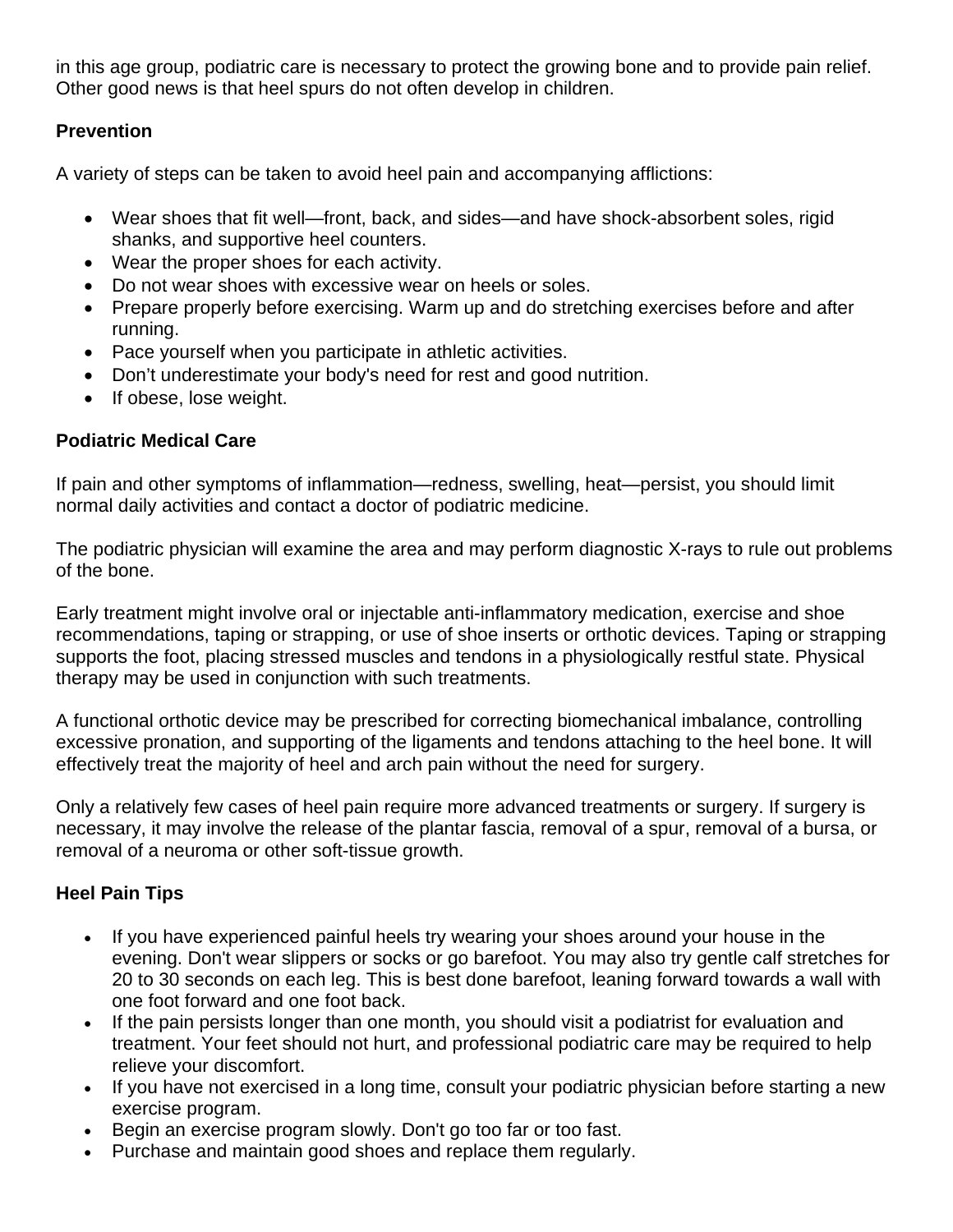- Stretch each foot and achilles tendon before and after exercise.
- Avoid uneven walking surfaces or stepping on rocks as much as possible.
- Avoid going barefoot on hard surfaces.
- Vary the incline on a treadmill during exercise. Nobody walks uphill all the time.
- If it hurts, stop. Don't try to "work through the pain."

Your podiatric physician/surgeon has been trained specifically and extensively in the diagnosis and treatment of all manner of foot conditions. This training encompasses all of the intricately related systems and structures of the foot and lower leg including neurological, circulatory, skin, and the musculoskeletal system, which includes bones, joints, ligaments, tendons, muscles, and nerves.

Heel pain is most often caused by plantar fasciitis—a condition that is sometimes also called heel spur syndrome when a spur is present. Heel pain may also be due to other causes, such as a stress fracture, tendonitis, arthritis, nerve irritation, or, rarely, a cyst.

Because there are several potential causes, it is important to have heel pain properly diagnosed.A podiatric foot and ankle surgeon is best trained to distinguish between all the possibilities and determine the underlying source of your heel pain.

### **What Is Plantar Fasciitis?**

Plantar fasciitis is an inflammation of the band of tissue (the plantar fascia) that extends from the heel to the toes. In this condition, the fascia first becomes irritated and then inflamed—resulting in heel pain. The symptoms of plantar fasciitis are:

- Pain on the bottom of the heel
- Pain that is usually worse upon arising
- Pain that increases over a period of months

People with plantar fasciitis often describe the pain as worse when they get up in the morning or after they've been sitting for long periods of time.After a few minutes of walking the pain decreases, because walking stretches the fascia. For some people the pain subsides but returns after spending long periods of time on their feet.

### **Causes of Plantar Fasciitis**

The most common cause of plantar fasciitis relates to faulty structure of the foot. For example, people who have problems with their arches— either overly flat feet or high-arched feet—are more prone to developing plantar fasciitis.

Wearing non-supportive footwear on hard, flat surfaces puts abnormal strain on the plantar fascia and can also lead to plantar fasciitis. This is particularly evident when a person's job requires long hours on their feet. Obesity also contributes to plantar fasciitis.

## **Diagnosis**

To arrive at a diagnosis, the podiatric foot and ankle surgeon will obtain your medical history and examine your foot. Throughout this process the surgeon rules out all the possible causes for your heel pain other than plantar fasciitis.